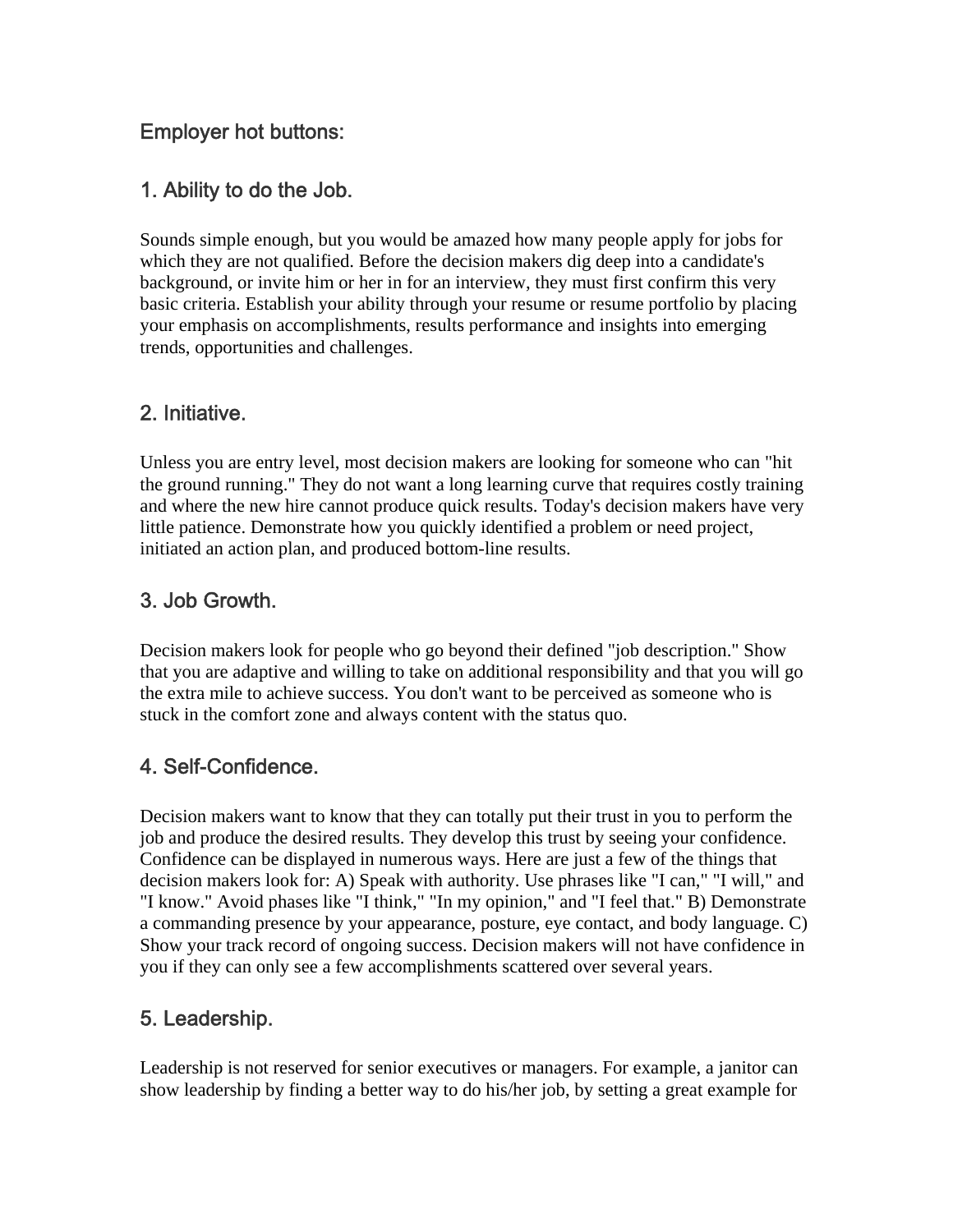his/her peers, or by finding ways to cut costs through more effective cleaning equipment or a new supplier for less expensive cleaning materials. Leadership is a rare commodity. Show decision makers that you have the courage to take a leadership role, regardless of your level or function.

# 6. Compatibility.

Much to the regret of some people, decision makers look for a certain amount of conformity. This does not mean you must be the quintessential "Dilbert." Rather, organizations seek people whose personality style and behavior match the requirements of the job and the corporate culture. For example, we all know about the employee who is never happy with anything, is a continual whiner, and always finds fault with everyone else. During your interviews, avoid criticizing your former employer or placing blame on others for why things didn't get done. Always demonstrate your positive mental attitude (PMA).

## 7. Attitude.

OK, we wrapped up number six by mentioning your PMA. Let's build on that. If you want to be the standard by which all others are measured, then walk in the door with a high energy level, tons of enthusiasm, a zest for living, and the determination to be the very best at whatever you do. Enthusiasm is infectious. Others feed on it. It is motivating and drives others to higher levels of productivity and success. Show your enthusiasm every chance you get and you dramatically increase your chances of being hired.

### 8. Social Skills/Interests/Involvement.

In today's business world, it seems that professional courtesy and conduct are from another era. You can never say please and thank you enough. Give credit and praise to others. During your interview talk about the team's performance and the contribution that everyone else brought to your projects or your job. Show your interest in what others were working on and how you were willing to help. Show your involvement in organization activities—both social and professional.

# 9. Integrity.

Over the past few years we have witnessed the tragic abuse of authority and total lack of integrity by many of our nation's top senior level executives. Many have gone to jail and others will probably soon follow. Needless to say, this is a powerful message to everyone. Demonstrate your uncompromising integrity, professional ethics and personal morals. If a decision maker wants you to "wink" at laws or professional conduct, you don't want to work for that company.